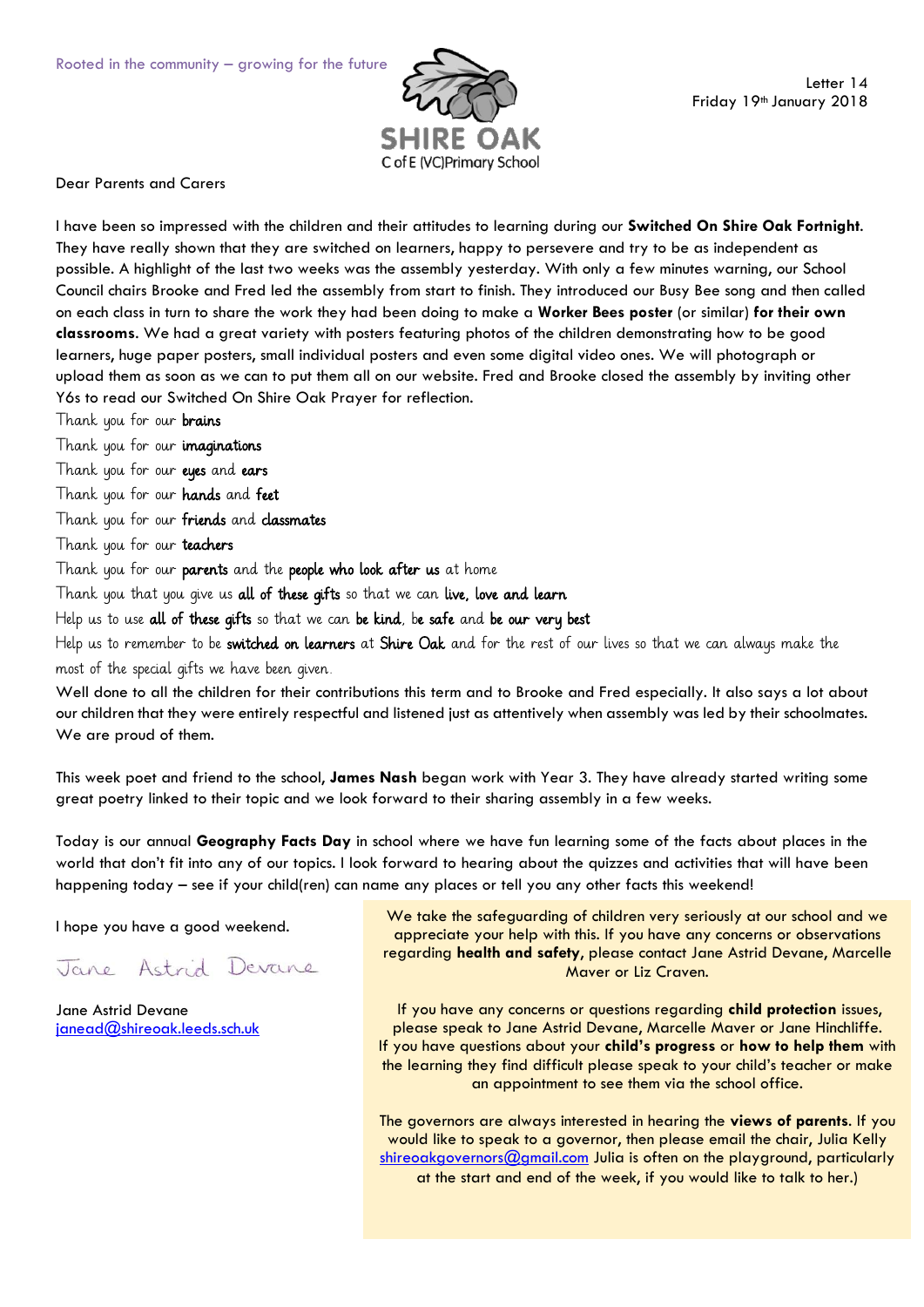## **DIARY DATES**

| Thursday 25 <sup>th</sup> January                                       | James Nash (poet) working with Y3                                                                            |
|-------------------------------------------------------------------------|--------------------------------------------------------------------------------------------------------------|
| Friday 26th January                                                     | Year 2 class assembly - all welcome! 9am in the hall.                                                        |
| Monday 29th January                                                     | Bun Sale run by Year 4 (Y4 please bring in cakes, children can bring up to 50p)                              |
| Monday 29th January                                                     | Y3 trip to Farnley Hall, near Otley (tree identification)                                                    |
| Monday 29th January                                                     | Y5 trip to see Hairspray at Lawnswood School                                                                 |
| Tuesday 30 <sup>th</sup> January                                        | Audiology nurses in school to check Y1 hearing                                                               |
| Thursday 1st February                                                   | Stay and Play in Reception, Year 1 and Year 2 at the start of the day.                                       |
| Thursday 1st February                                                   | Y3 sharing assembly with poet James Nash, 'Staying Alive' 2:30 parents invited                               |
| Sunday 4 <sup>th</sup> February                                         | Shire Oak Sunday - joining St Michael's Church at their All Age Service, 10am.                               |
| Mon 5 <sup>th</sup> to Fri 9 <sup>th</sup> February                     | Reading Week will include a dress up day on the Tuesday. Children can decorate                               |
|                                                                         | a t-shirt for 'Read my T shirt' or dress as a character. The author John Malam will be                       |
|                                                                         | visiting on Thursday. Book exchange after school Friday. See letter from Mr Davies.                          |
| Friday 9 <sup>th</sup> February                                         | Reception Class assembly, 9am in the hall. All welcome!                                                      |
| $\ast$<br>Friday 9 <sup>th</sup> February                               | (Early) Shrove Tuesday pancake sale and school uniform sale with book exchange.                              |
|                                                                         | Saturday 10 <sup>th</sup> February to Sunday 18 <sup>th</sup> February. School closed for half term holiday. |
| Monday 19 <sup>th</sup> February                                        | 'Get into STEM' (science, technology, engineering & maths) visitor for Y1/2                                  |
| Wednesday 21st February                                                 | Movie Night                                                                                                  |
| Thursday 22 <sup>nd</sup> February                                      | TRAINING DAY school closed to children                                                                       |
| Wed 28th Feb & Thur 1st March                                           | Parents Evenings (&Y5/6 children)                                                                            |
| Thursday 1st March                                                      | Bun Sale run by Year 3 (Y3 please bring in cakes, children can bring up to 50p)                              |
| Friday 2 <sup>nd</sup> March                                            | Holi assembly, 9am in the hall. All welcome!                                                                 |
| Wednesday 7 <sup>th</sup> March                                         | Stay and Play in Reception, Year 1 and Year 2 at the start of the day.                                       |
| Wed 7 <sup>th</sup> - Friday 9 <sup>th</sup> March                      | Lineham Farm residential for children in Year 4                                                              |
| Thursday 15 <sup>th</sup> March                                         | Year 1 and 2 trip to Abbey House Museum for Houses & Homes topic                                             |
| Friday 16th March                                                       | Year 5 class assembly, 9am in the hall. All welcome!                                                         |
| Monday 26 <sup>th</sup> March                                           | Bun Sale run by Year 2 (Y2 please bring in cakes, children can bring up to 50p)                              |
| Wednesday 28 <sup>th</sup> March                                        | Y3/4 Easter production dress rehearsal in front of the other children                                        |
| Thursday 29 <sup>th</sup> March                                         | Easter production. All welcome!                                                                              |
|                                                                         | Friday 30 <sup>th</sup> March - Sunday 16 <sup>th</sup> April. School closed for Easter holiday.             |
| Wednesday 18 <sup>th</sup> April                                        | Y1-Y6 reports to parents given out this week.                                                                |
| Thursday 19th April                                                     | Stay and Play in Reception, Year 1 and Year 2 at the start of the day.                                       |
| Friday 20th April                                                       | New to you/secondhand uniform sale after school                                                              |
| Thursday 26 <sup>th</sup> April                                         | Bun Sale run by Year 1 (Y1 please bring in cakes, children can bring up to 50p)                              |
| Friday 27 <sup>th</sup> April                                           | Year 4 class assembly, 9am in the hall. All welcome!                                                         |
| Tuesday 1st May                                                         | Year 2 class assembly, 9am in the hall. All welcome!                                                         |
| Monday 7 <sup>th</sup> May school closed for the bank holiday.          |                                                                                                              |
| Mon 14 <sup>th</sup> - Fri 18 <sup>th</sup> May                         | KS2 SATs week for Year 6.                                                                                    |
| Saturday 19th May                                                       | Spruce Up Shire Oak Groundforce work day                                                                     |
| Monday 21st May                                                         | Bun Sale run by Reception. (YR please bring in cakes, children can bring up to 50p)                          |
| Tuesday 22nd May                                                        | Year 1 class assembly, 9am in the hall. All welcome!                                                         |
| Friday 25th May                                                         | Non - uniform day for items for summer fair at Headingley Youth Music Fesitival                              |
| Saturday 26th - Sunday 3rd June school closed for May half term holiday |                                                                                                              |
| Saturday 9th June                                                       | Headingley Youth Music Festival (including our summer fair) 12-4pm                                           |
| Mon 11 <sup>th</sup> - Fri 15 <sup>th</sup> June                        | Geography Mapping Week                                                                                       |
| Tuesday 12 <sup>th</sup> June                                           | New Reception Parents meeting                                                                                |
| Wednesday 13 <sup>th</sup> June                                         | Reception class assembly, 9am in the hall. All welcome!                                                      |
| Tuesday 19th June                                                       | Movie Night                                                                                                  |
| Wednesday 20 <sup>th</sup> June                                         | TRAINING DAY school closed to children                                                                       |
| Friday 22nd June                                                        | Stay and Play in Reception, Year 1 and Year 2 at the start of the day.                                       |
| Thursday 28 <sup>th</sup> June                                          | Year 3 class assembly, 9am in the hall. All welcome!                                                         |
| Wednesday 4 <sup>th</sup> July                                          | Transition day                                                                                               |
| Monday 9 <sup>th</sup> July                                             | Give out reports to parents this week.                                                                       |
| Wednesday 11 <sup>th</sup> July                                         | Music recital by children learning instruments. TBC.                                                         |